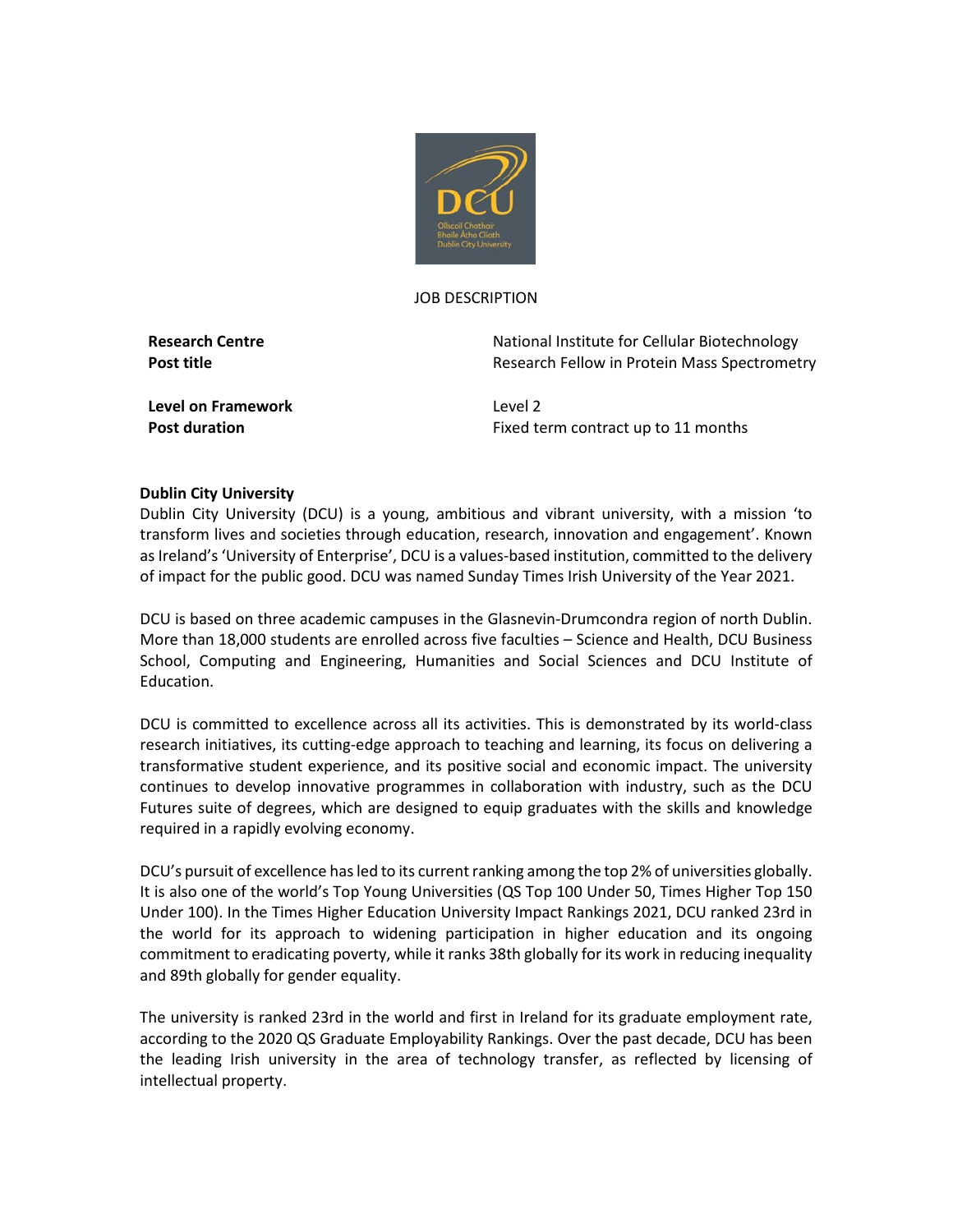As part of this role the researcher will be required to participate in the DCU Research Career Framework. This framework is designed to provide significant professional development opportunities to Researchers and offer the best opportunities in terms of a wider career path.

## **National Institute for Cellular Biotechnology**

The National Institute for Cellular Biotechnology (www.nicb.ie) is a multidisciplinary centre for research on human cell biology and medicinal chemistry, with emphasis on research with application to cancer, diabetes, obesity, ocular diseases and the biopharmaceutical industry. It features advanced core facilities in proteomics, microscopy and mammalian cell culture, housing a large collection of human cell lines. The NICB prioritises translational research involving collaborations with industry and with clinicians.

# **Role Profile**

We are seeking a Research Fellow to join a growing research group. The role will involve the proteomic and mass spectrometry analysis of Chinese hamster ovary (CHO) cells, the principal host cell line used in biopharmaceutical production of biotherapeutics. The role will also involve the characterisation of biotherapeutic products (e.g. monoclonal antibodies) using advanced protein mass spectrometry techniques. Experience in protein analytical and protein mass spectrometry techniques is essential for the role.

## **Principal Duties and Responsibilities**

Reporting to the Principal Investigator the Postdoctoral Researcher will:

- Conduct, with a very high degree of technical ability, a specified programme of research under the supervision and direction of the Principal Investigator
- Conduct proteomic analysis of mammalian cells used for biopharmaceutical production
- Develop methodology for analysis and quantitation of post-translational modifications of cellular proteins using mass spectrometry
- Communicate research efforts, including compiling reports, participation in the generation of manuscripts and presenting findings at group meetings, national and international conferences
- Take part in supervision of postgraduate students as required
- Supervise and assist undergraduate students working in this area with their research
- Assist in identifying and developing future research and funding initiatives
- Engage in appropriate training and development opportunities as required by the Principal Investigator, the School or Research Centre, or the University
- Engage in teaching and teaching support as assigned by the Head of School under the direction of the Principal Investigator
- Collaborate with both internal and external stakeholders including industry and academic partners/collaborators
- Carry out administrative work associated with the programme of research as necessary

# **Minimum Criteria**

- The successful candidate will have a PhD in biochemistry/bioanalytical sciences or equivalent.
- Four years of postdoctoral research experience or equivalent experience is required